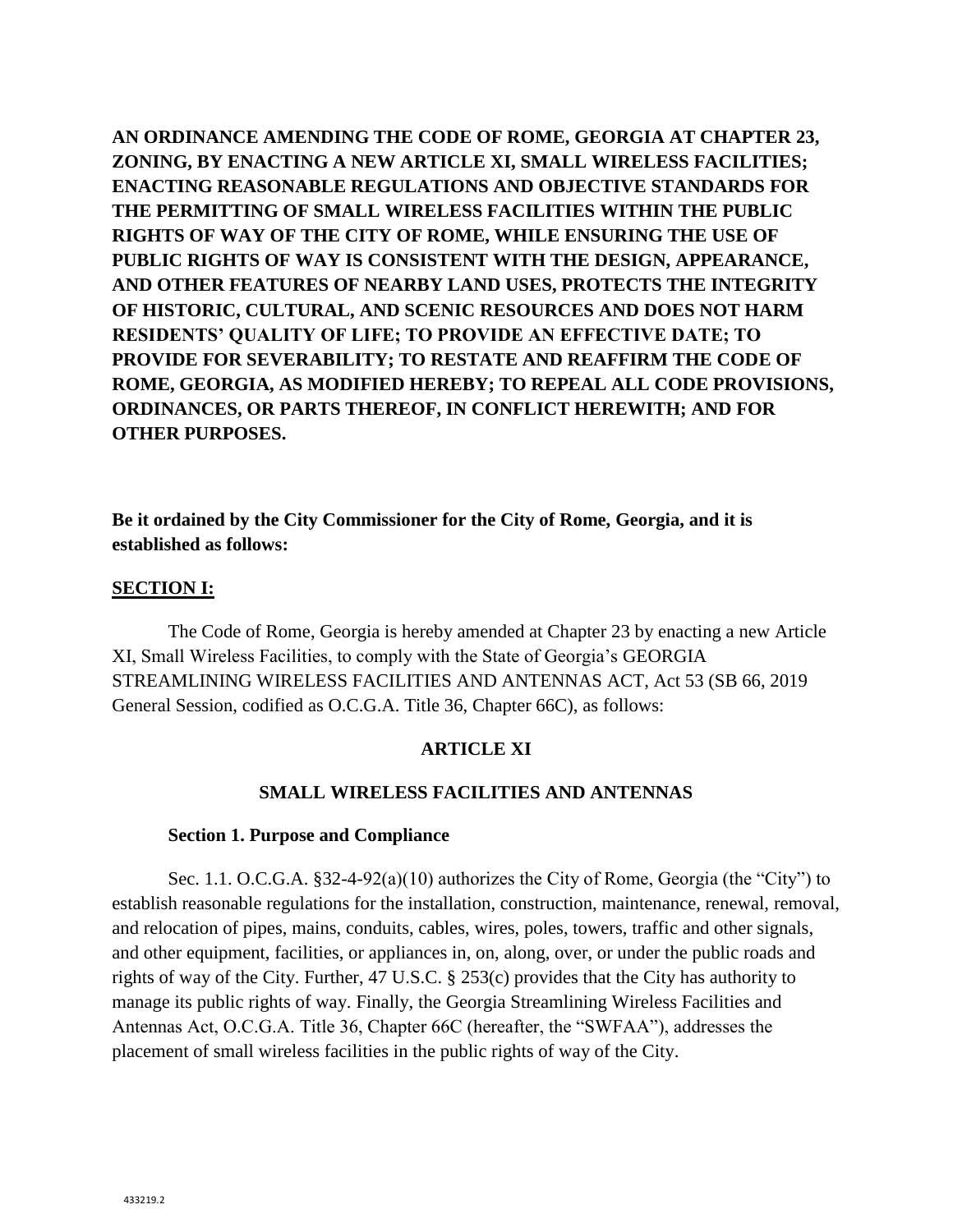Sec. 1.2. The City finds it is in the best interest of the City and its residents and businesses to establish requirements, specifications, and reasonable conditions regarding placement of small wireless facilities, support structures and poles in the public rights of way. These requirements, specifications and conditions are adopted in order to protect the public health, safety and welfare of the residents and businesses of the City and to reasonably manage and protect the public rights of way and its uses in the City.

Sec. 1.3. The objective of this Article is to (i) implement the SWFAA and (ii) ensure use of the public rights of way is consistent with the design, appearance and other features of nearby land uses, protect the integrity of historic, cultural, and scenic resources and limit the harm to residents' quality of life.

Sec. 1.4. Intent. In enacting this article, the City is establishing uniform standards to address issues presented by small wireless facilities, including without limitation, to:

(A) prevent interference with the use of streets, sidewalks, alleys, parkways, and other public ways and places;

(B) prevent the creation of visual and physical obstructions and other conditions that are hazardous to vehicular and pedestrian traffic;

(C) prevent interference with the facilities and operations of facilities lawfully located in rights-of-way or public property;

(D) protect against environmental damage, including damage to trees;

(E) preserve the character of the neighborhoods in which such facilities are installed; and

(F) facilitate rapid deployment of small cell facilities to provide the benefits of advanced wireless services.

Sec. 1.5. It is not the intent of this Act to prohibit or have the effect of prohibiting the provision of personal wireless services in the City; unreasonably discriminate among providers of functionally equivalent wireless communication services; regulate the placement, construction or modification of wireless telecommunications facilities on the basis of environmental effects of radio frequency ("RF") emissions where it is demonstrated that the wireless telecommunications facility complies or will comply with the applicable FCC regulations; prohibit, effectively prohibit or unreasonably delay collocations or modifications to existing wireless telecommunications facilities that the City is required to approve pursuant to federal and state law; or require the location or siting of wireless telecommunications facilities on City-owned public property.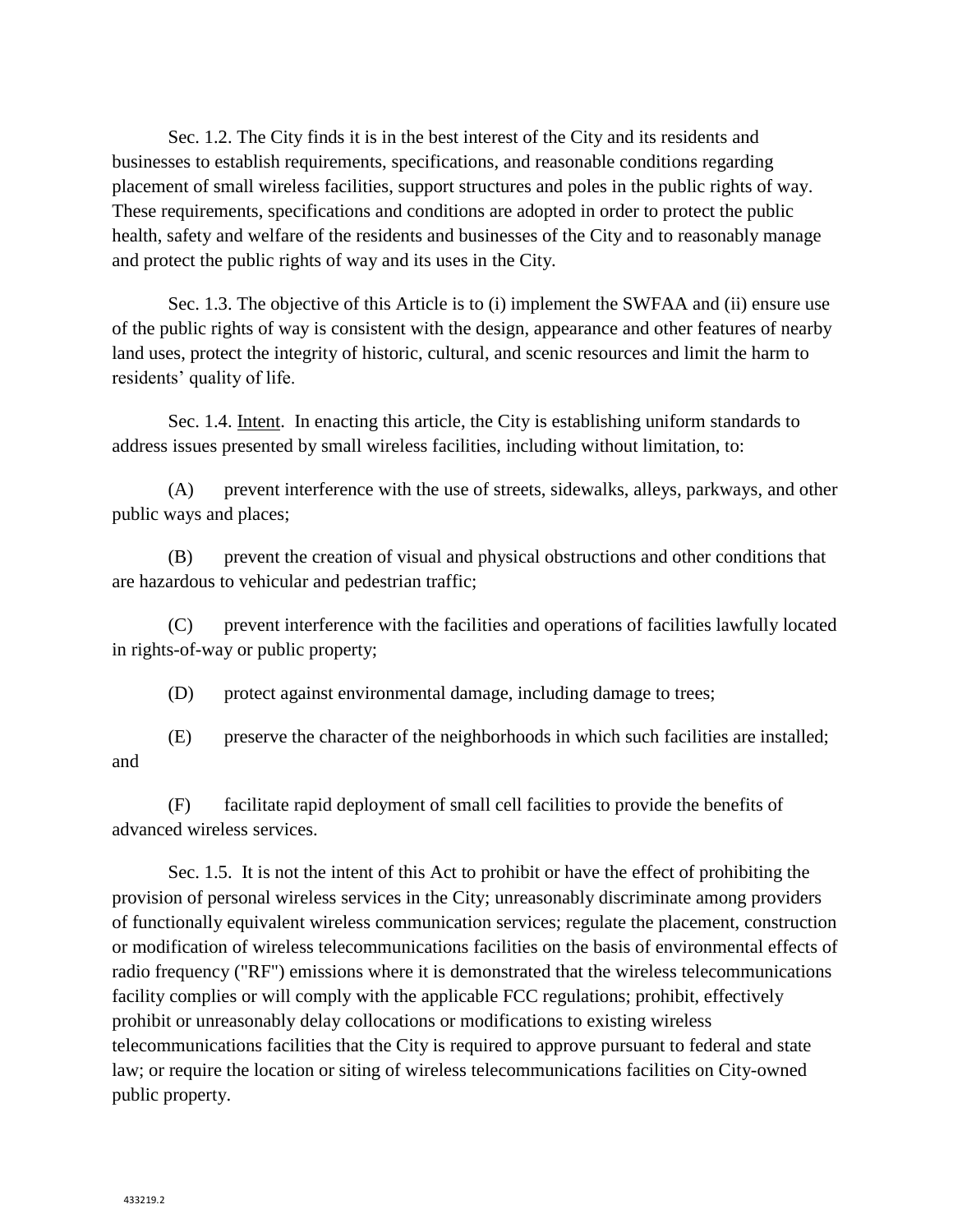Sec. 1.6. Preferred Installation Sites. It shall be the policy of the City to discourage the installation of new poles and above-ground cabinets in the City's rights-of-way, and to encourage installations on locations in the following order of preference, consistent with all other applicable law, including but not limited to this article:

- (A) Collocated with existing small wireless facilities on or off the rights-of-way;
- (B) On existing structures outside the rights-of-way;
- (C) On existing poles located within the rights-of-way;
- (D) On replacement poles installed in the rights-of-way; or
- (E) On new poles placed in the rights-of-way.

Sec. 1.7. Relationship to Other Laws. In the event of a conflict between this article and the remainder of the Official Code of Rome, Georgia, this article shall control as applied to small wireless facilities in the rights-of-way, only. Otherwise, this article shall supplement and be read in conjunction with the terms of the City Code.

Sec. 1.8. All provisions of this article are to be interpreted and applied consistent with all applicable law. The inclusion or absence of any right, responsibility, or other provision arising under applicable law shall not be deemed to constitute a waiver of that or any other provision of applicable law.

## **Section 2. Definitions**

Sec. 2.1 As used in this Article, the following terms have the following meanings:

- (A) "Antenna" has the same meaning as in O.C.G.A. § 36-66C-2(2).
- (B) "Applicable Laws" means all applicable local, state, and federal law, including but not limited to building, fire, electrical, plumbing, or mechanical codes adopted by the City, and the Telecommunications Act of 1996 as codified in 47 U.S.C. § 151 *et seq*.
- (C) "Applicant" means any person who submits an application.
- (D) "Application" means a request submitted by an applicant (i) for a permit to install or collocate small wireless facilities; or (ii) to approve the installation or modification of a utility pole or wireless support structure.
- (E) "Article" means Article XI of the Official Code of Rome, Georgia (hereinafter "City Code").
- (F) "Chapter" means Chapter 23 ZONING, of the City Code of Rome, Georgia.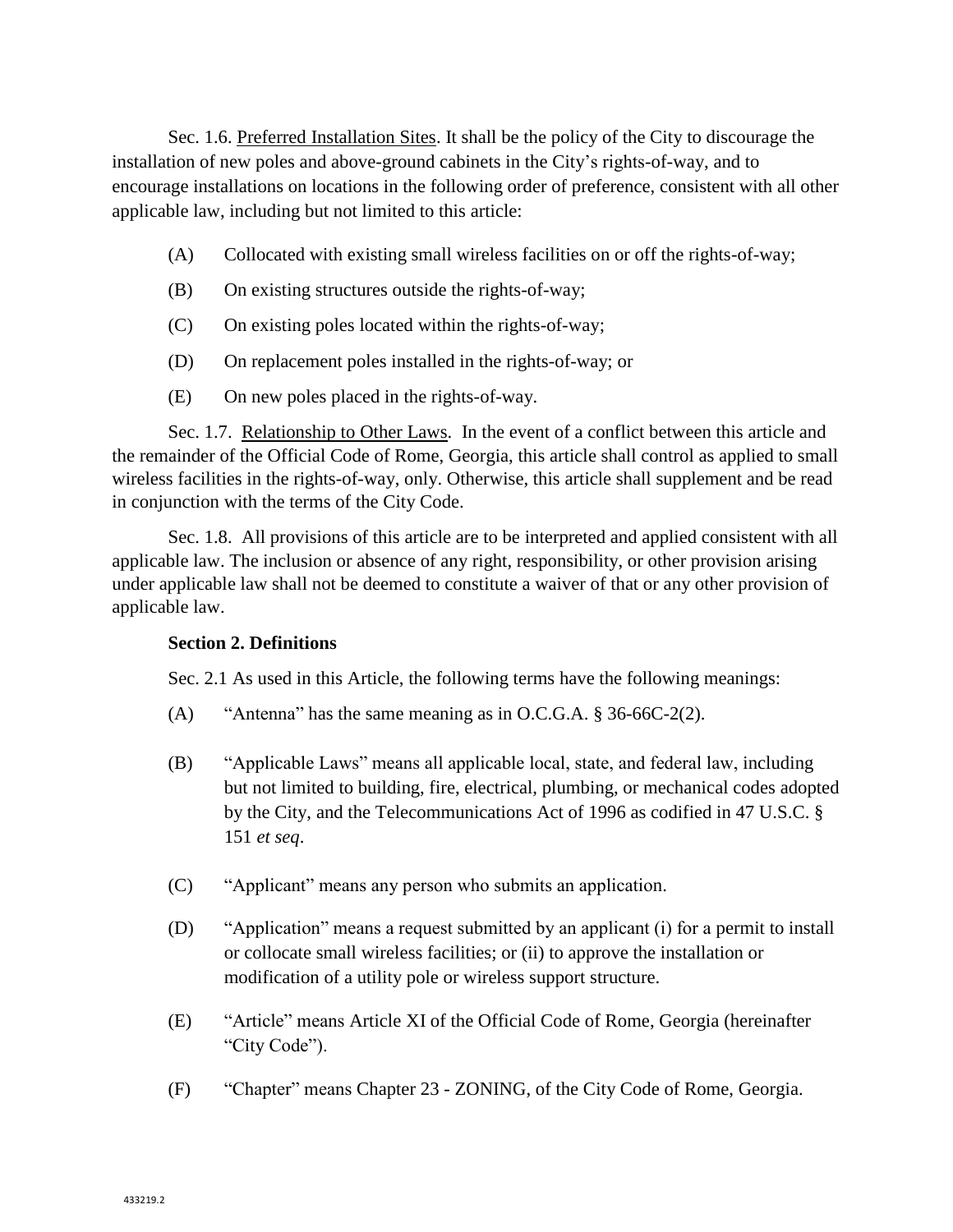- (G) "City-Owned Pole" means (i) a utility pole owned or operated by the City in the rights-of-way, including, but not limited to, a utility pole that provides lighting or traffic control functions, including light poles, traffic signals, and structures for signage, and (ii) a pole or similar structure owned or operated by the City in the ROW that supports only wireless facilities. The term shall only include vertical portions of covered poles; horizontal extensions are not included.
- (H) "Collocate" has the same meaning as in O.C.G.A. § 36-66C-2(11).
- (I) "Concealment Element" means any design feature, including but not limited to painting, landscaping, shielding requirements, and restrictions on location, proportions, or physical dimensions in relation to the surrounding area or the structure which supports a wireless facility, that is intended to make a wireless facility or any supporting structure less visible to the casual observer.
- (J) "Day" means calendar day.
- (K) "Fee" means a one-time charge.
- (L) "Historic district" has the same meaning as in O.C.G.A. § 36-66C-2(20).
- (M) "Micro wireless facility" has the same meaning as in O.C.G.A. § 36-66C-2(23)
- (N) "O.C.G.A." means the Official Code of Georgia Annotated.
- (O) "Permit" has the same meaning as in O.C.G.A. § 36-66C-2(24).
- (P) "Person" means an individual, corporation, limited liability company, partnership, association, trust, or other entity or organization, including the City.
- (Q) "Pole" has the same meaning as in O.C.G.A. § 36-66C-2(26).
- (R) "Rate" means a recurring charge.
- (S) "Rights-of-Way" or "ROW" has the same meaning as in O.C.G.A. § 36-66C-2(31).
- (T) "Small Wireless Facility" has the same meaning as in O.C.G.A. § 36-66C-2(32).
- (U) "Support Structure" has the same meaning as in O.C.G.A. § 36-66C-2(34).
- (V) "Utility Pole" means a pole or similar structure that is used in whole or in part for the purpose of carrying electric distribution lines or cables or wires for telecommunications, cable or electric service, or for lighting, traffic control,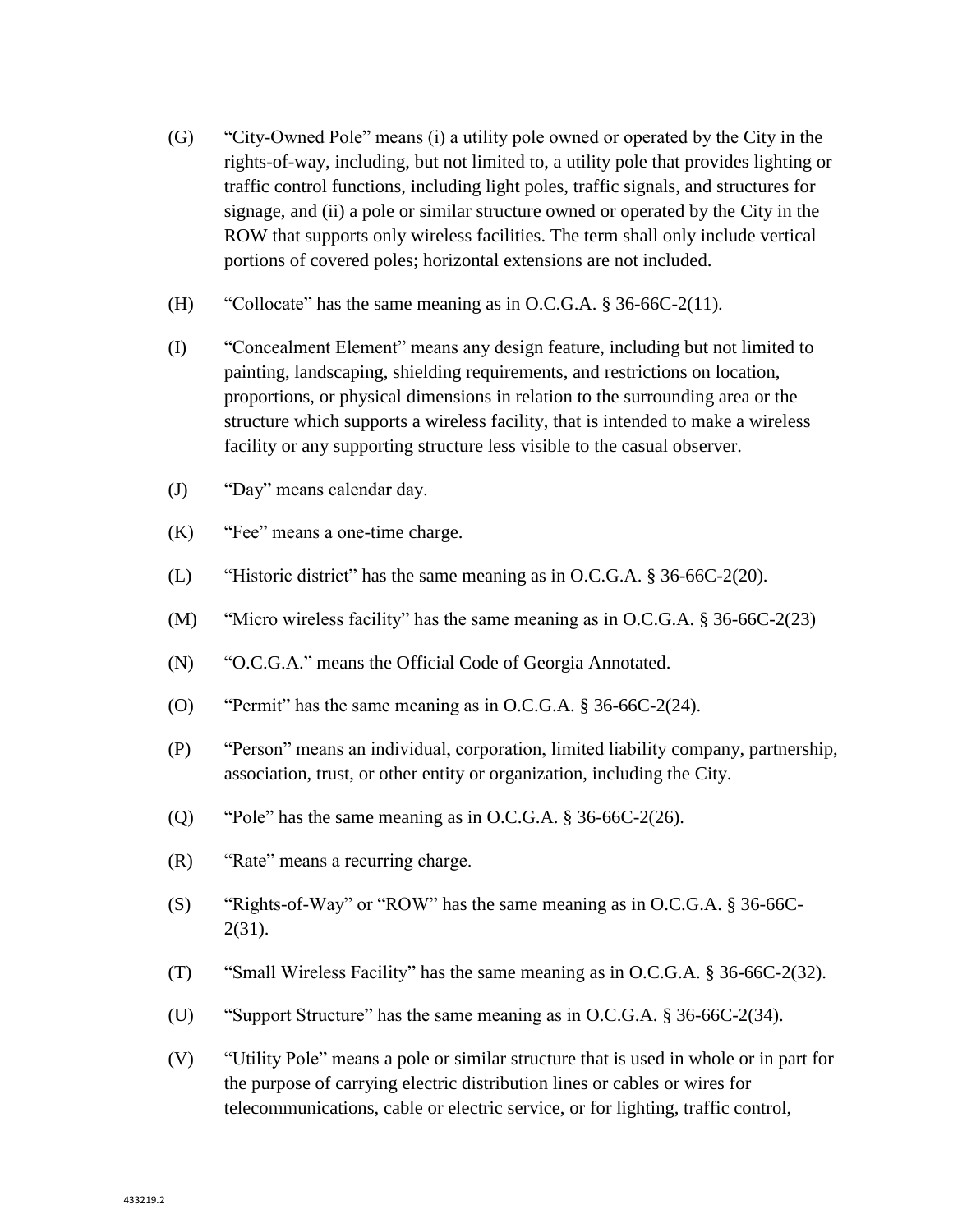signage, or a similar function regardless of ownership, including City-owned poles. Such term shall not include structures or poles supporting only wireless facilities.

- (W) "Wireless Facility" means equipment at a fixed location that enables wireless communications between user equipment and a communications network, including: (i) equipment associated with wireless communications; and (ii) radio transceivers, Antennas, coaxial or fiber-optic cable, regular and backup power supplies, and comparable equipment, regardless of technological configuration. The term includes small wireless facilities. The term does not include the structure or improvements on, under, or within which the equipment is collocated.
- (X) "Wireless Infrastructure Provider" has the same meaning as in O.C.G.A. § 36- 66C-2(35).
- (Y) "Wireless Provider" means a wireless infrastructure provider or a wireless services provider.
- (Z) "Wireless Services" means any services provided to the public using licensed or unlicensed spectrum, including the use of Wi-Fi, whether at a fixed location or mobile.
- (AA) "Wireless Services Provider" means a person that provides wireless services.

## **Section 3. Permitted Use; Application and Fees**

Sec. 3.1 Permitted Use. Collocation of a small wireless facility or a new, modified, or replacement utility pole or wireless support structure for the collocation of a small wireless facility shall be a permitted use subject to the restrictions in this article and applicable state and federal law.

- (A) Permit Required. No person shall place a small wireless facility in the rights-ofway, without first filing a small wireless facility application and obtaining a permit therefore, except as otherwise provided in this article.
- (B) Permit Application. All small wireless facility permit applications filed pursuant to this article shall be filed with the Rome/Floyd Building Inspections Department. Failure to submit an application properly through the system will render an application incomplete and therefore subject to denial to the extent permissible by law.
- (C) Except as provided in O.C.G.A. § 36-66C-3(c), the applicant may designate portions of its application materials that it reasonably believes contain trade secrets or other proprietary or confidential information "confidential under O.C.G.A. § 50-18-72" by submitting with it an affidavit affirmatively declaring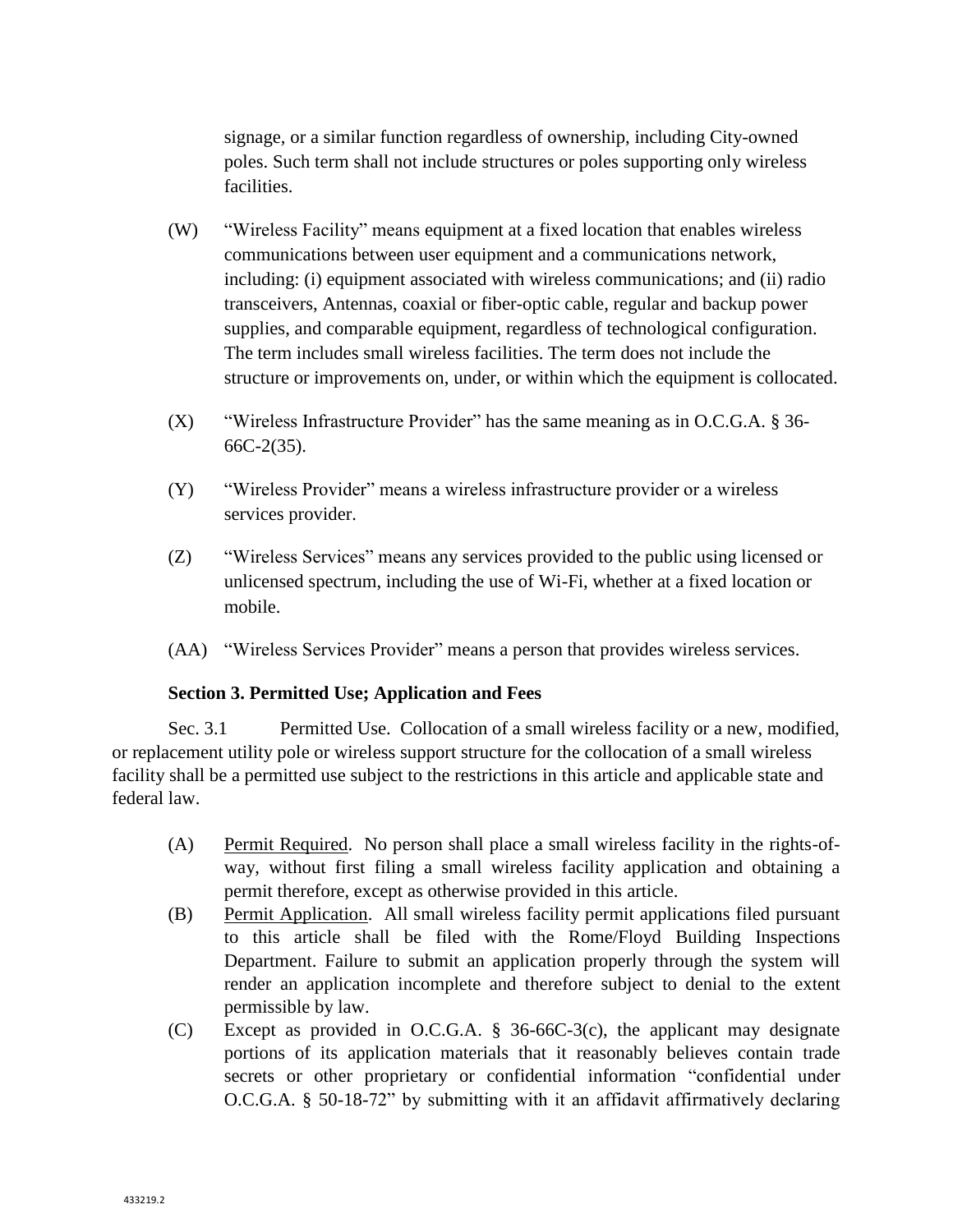that specific information in the records constitute trade secrets pursuant to Article 27 of Chapter 1 of Title 10. The applicant shall be solely responsible for clearly identifying and labeling as "proprietary" or "confidential" each page of such materials but shall undertake all reasonable efforts to minimize the scope and frequency of such designations. If the applicant submits such an affidavit, the City and the applicant shall follow the requirements of O.C.G.A. § 50-18- 72(a)(34) related thereto.

(D) The City shall undertake reasonable steps to safeguard that information, to the extent permitted by law, but in no event shall be found liable for alleged harm incurred as the result of a disclosure, particularly if such disclosure is pursuant to a valid open records request or applicable order from a court.

Sec. 3.2 Application Requirements. The small wireless facility permit application shall be made by the wireless provider or its duly authorized representative and shall contain the elements specified in Section 36-66C-6(d) of the Georgia Code.

Sec. 3.3 Activities Not Requiring an Application. An application shall not be required for those activities specified as exempt under O.C.G.A. § 36-66C-6(e)-(f), but a wireless provider is required to obtain all other permits as required by law, such as electrical and street opening permits, for such activities. Notwithstanding the foregoing, consistent with generally applicable requirements that other occupants of the rights of way, such as utilities, are required to provide notice to the City of activities taking place within the rights-of-way without a permit, wireless providers shall provide such notice to the City for activities undertaken without a permit. Such generally applicable requirements include, but are not limited to, those imposed on other rights-of-way occupants under the latest Utility Accommodation Policy and Standards manual adopted by the City in Section 106-3(a) of this Code.

Sec. 3.4 Information Updates. Any amendment to information contained in a permit application shall be submitted in writing to the City no more than thirty (30) days after the event necessitating the change. Submission of information to amend an application under this section shall be deemed an agreement by the applicant to toll any applicable shot clock for the greater of either: the number of days elapsed between the occurrence of the event necessitating the change, and the date updated information is submitted to the City; or thirty (30) days.

Sec. 3.5 Consolidated Applications. Each installation or set of installations shall require a separate application. Applications may be consolidated only to the extent permissible by law. For applications including placement of new poles, no more than ten (10) poles and associated small wireless facilities may be submitted in a single application. For collocations on existing poles, no more than twenty (20) sites may be included. Consolidated applications shall be for a geographic area no more than two miles in diameter.

Sec. 3.6 Fees. Fees for applications shall be assessed as required by applicable law. In the event the City's rates for permit processing are not prescribed by state or Federal law,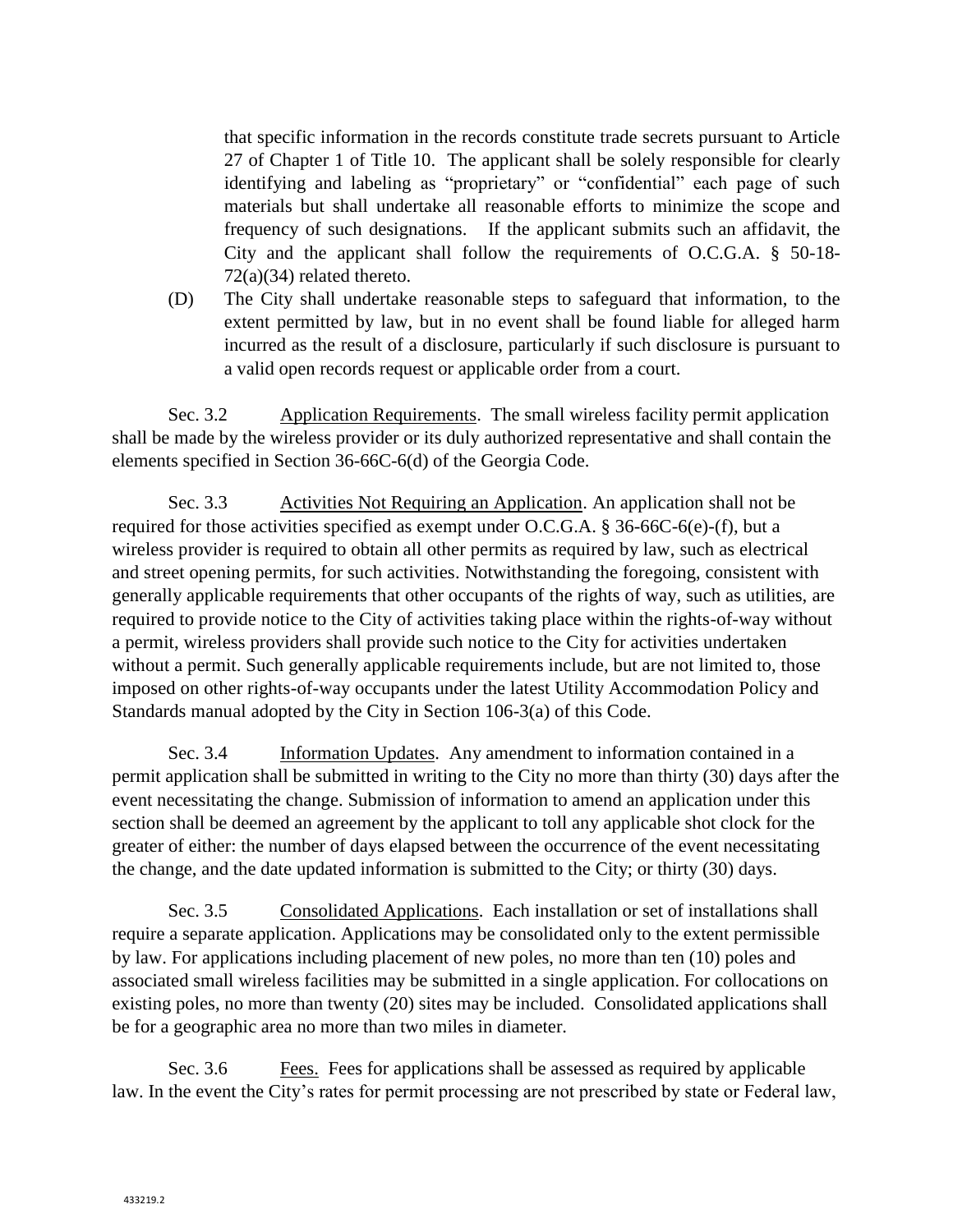those fees shall be established and may be revised from time to time by the City to ensure they reasonably approximate the City's costs in processing and reviewing applications.

- (A) Application fees due under this article shall be payable upon submission of the application.
- (B) Any failure to fully pay application fees at the time of application submission shall absolve the City from any requirement to process the application until those fees are paid, to the extent permissible by law.
- (C) The City reserves the right to increase fees upon notice, to the extent permissible by law.

Sec. 3.7 ROW Occupancy Rates; Attachment Rates for Collocations on City Poles. Rates to occupy the City rights-of-way and attach to vertical infrastructure therein shall be assessed as prescribed by O.C.G.A. § § 36-66C-5(a)(4) and 36-66C-5(a)(5). Payments of annual rates subsequent to the payment required for the initial year shall be due on the anniversary date of the permit issuance. The City reserves the right to increase fees upon notice, to the extent permissible by law.

Sec. 3.8 Fees for Make-Ready Work. For any collocations on City poles in the rights-of-way, applicants and City shall conform to the procedures and requirements set forth in O.C.G.A. § 36-66C-7(n). The City reserves the right to increase fees upon notice, to the extent permissible by law.

## **Section 4. Action on Permit Applications**

Sec. 4.1 Review of Small Wireless Facility Applications. The City, through the Department of Transportation, shall review the small wireless facility permit applications pursuant to the requirements of this article and all other applicable law, and shall issue a permit on nondiscriminatory terms and conditions should it determine in its discretion that the application meets those requirements, or if otherwise required by operation of law.

Sec. 4.2 Review of Eligible Facilities Requests. Notwithstanding any other provision of this article, the City, through the Department of Transportation, shall process applications appropriately qualifying as "eligible facilities requests" as defined in federal law, pursuant to applicable federal requirements. Any application which an applicant believes to qualify as such a request, shall clearly and conspicuously indicate such in any application materials and communications with the City. Applications qualifying as eligible facilities requests shall be reviewed and acted upon in a manner consistent with federal law as specified in 47 C.F.R.  $1.6100(c)$ , or a successor provision.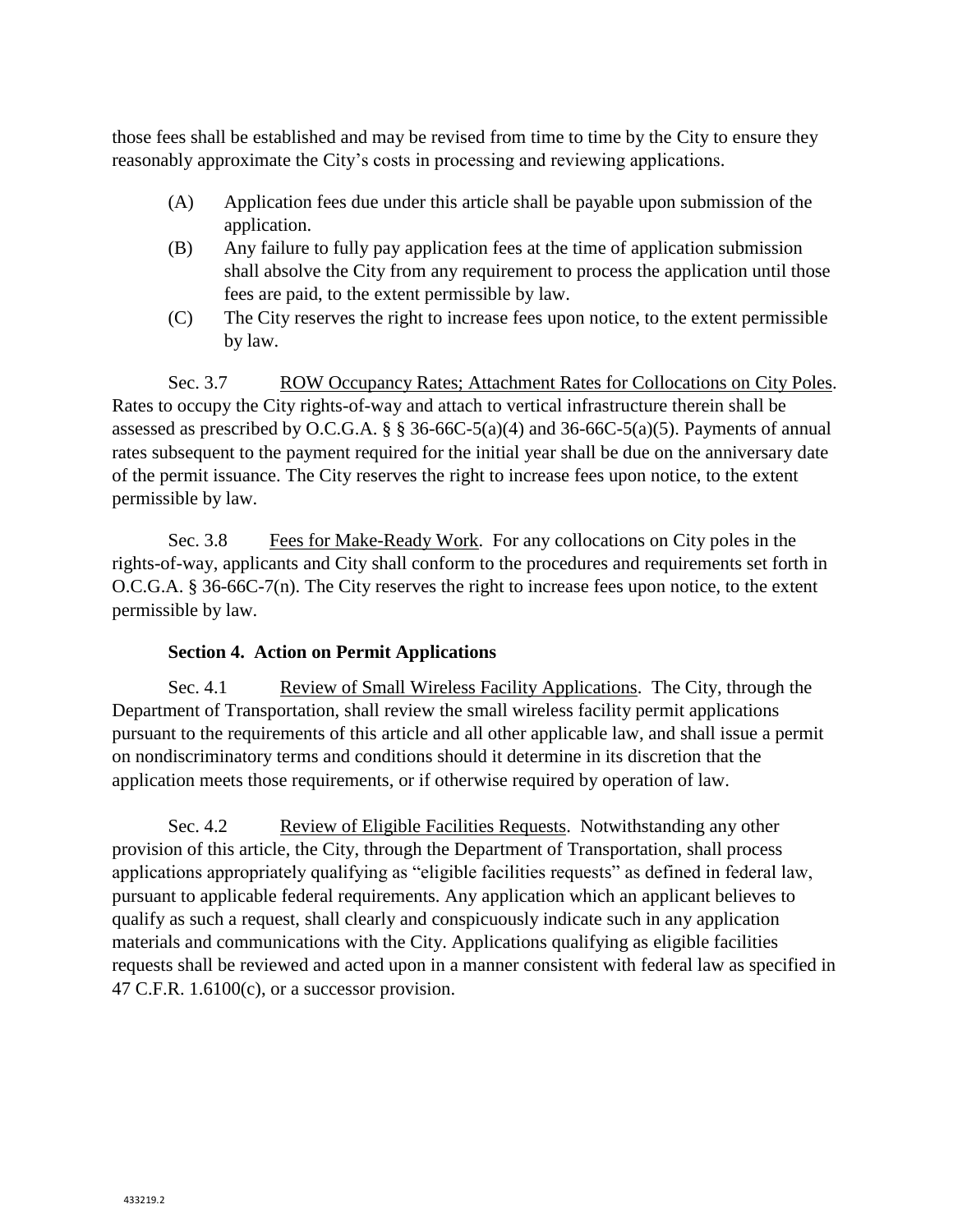# **Section 5. Small Wireless Facilities in the ROW; Maximum Height; Other Requirements**

Sec. 5.1 Maximum Size of Permitted Use. Small wireless facilities, and new, modified, or replacement utility poles and wireless support structures for the collocation of small wireless facilities may be placed in the rights-of-way as a permitted use subject to the restrictions on size and placement specified in O.C.G.A. § 36-66C-6(a) [see e.g., O.C.G.A. § 36-66C-7(h)].

(A) Notwithstanding the foregoing, the provisions of this article shall not be interpreted to permit aggregation of multiple height increases, such as by seeking to install a new utility pole or wireless support structure, and then attempting to exceed what would have been the maximum permissible height for that new or replacement pole by requesting an increase to attach facilities. Height limits for existing utility poles or wireless support structures shall be assessed based on the height of the structure before the first wireless facility is installed, and applicants shall not be permitted to request additional height increases based on the total height of a pole, including existing wireless facilities above the top of the utility pole or wireless support structure.

Sec. 5.2 Zoning. Any wireless provider that seeks to construct or modify a utility pole, wireless support structure or wireless facility that exceeds the height or size limits contained in this section, shall be subject to applicable zoning requirements.

Sec. 5.3 Undergrounding Provisions. Absent a petition for waiver, which will be addressed in a nondiscriminatory manner and consistent with applicable law, applicant shall comply with nondiscriminatory undergrounding requirements that prohibit communications service providers and electric service providers from installing poles in a right of way in an area designated solely for underground or buried facilities of communications service providers and electric service providers provided such requirements do not prohibit the replacement of existing structures with structures whose design the City expressly consents to.

## **Section 6. Effect of Permit**

Sec. 6.1 Authority Granted; No Property Right or Other Interest Created. A permit from the City authorizes an applicant to undertake only certain activities in accordance with this article and does not create a property right or grant authority to the applicant to impinge upon the rights of others who may already have an interest in the rights-of-way.

Sec. 6.2 Duration. Collocation, installation, modification, or replacement for which a permit is issued under this article shall be completed within six months after issuance, unless an extension is granted pursuant to O.C.G.A.  $\S$  36-66C-7(k)(2). The permit issued shall be valid for ten (10) years and shall be renewed in accordance with O.C.G.A. § 36-66C- $7(k)(2)(B)$ .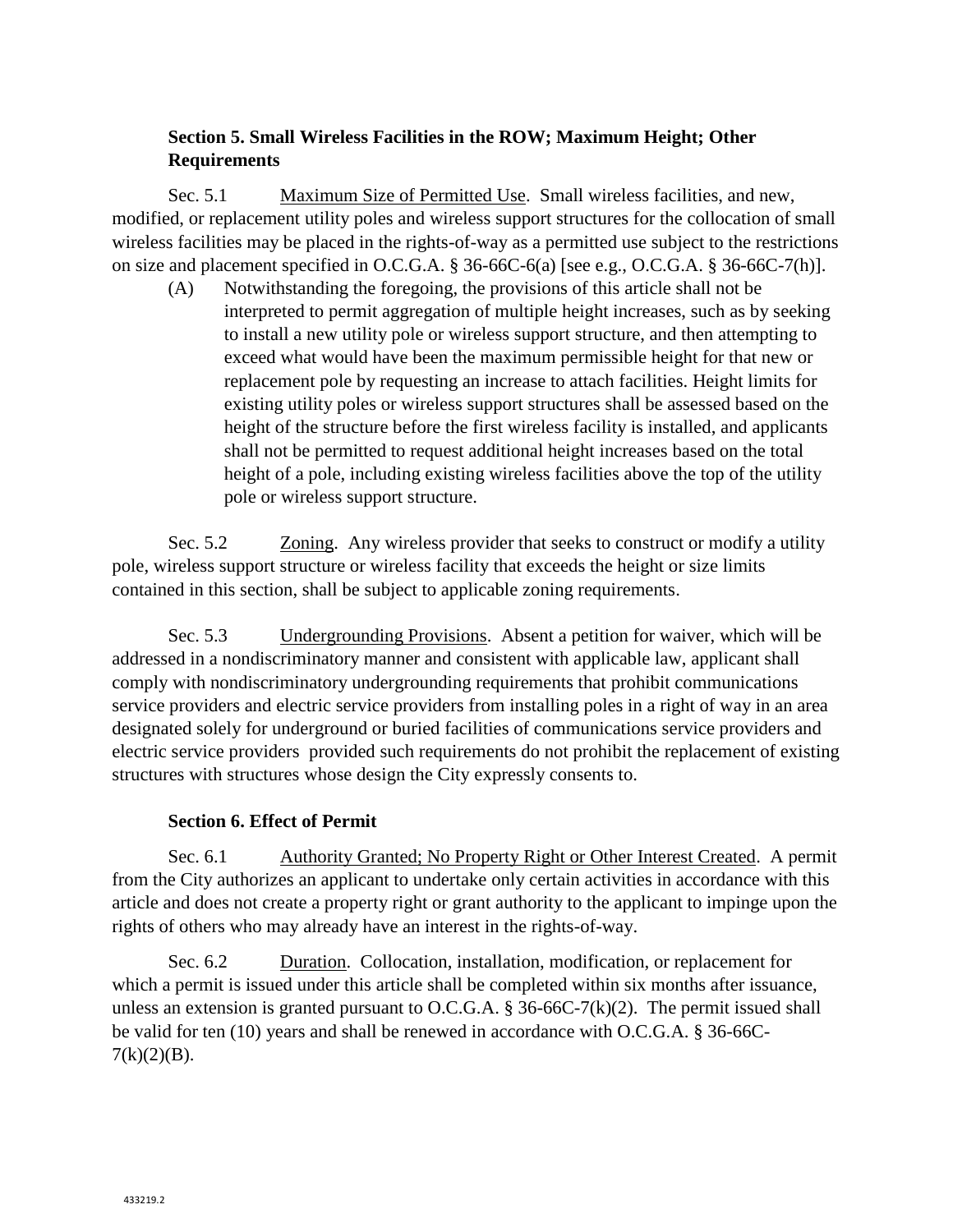Sec. 6.3 Indemnification. By submission of an application and receipt of a permit, an applicant acknowledges its consent to indemnify and hold harmless the City to the maximum extent permissible by law, consistent with O.C.G.A. § 36-66C-15.

## **Section 7. Removal, Relocation or Modification of Small Wireless Facilities in the ROW**

Sec. 7.1 Removal. Removal of small wireless facilities shall be governed by O.C.G.A. § 36-66C-5(e).

Sec. 7.2 Relocation. Relocation of poles, support structures, or small wireless facilities shall be governed by O.C.G.A. § 36-66C-7(l) and (o).

Sec. 7.3 Abandonment of Facilities. Abandonment of facilities shall be governed by O.C.G.A. § 36-66C-7(p).

Sec. 7.4 Emergency Removal or Relocation of Facilities. If the City determines that a wireless provider's activity in a right-of-way creates an imminent risk to public safety, the City may provide written notice to the wireless provider and demand that the wireless provider address such risk within 24 hours of the written notice. If the wireless provider fails to reasonably address the risk within 24 hours of the written notice, the authority may take or cause to be taken action to reasonably address such risk and charge the wireless provider the reasonable documented cost of such actions. Notwithstanding the foregoing, the City retains the right and privilege to cut power to or move any small wireless facility located within the rightsof-way of the City, as the City may determine to be necessary, appropriate, or useful in response to any public health or safety emergency in circumstances where notice to the wireless provider is not reasonably practical.

Sec. 7.5 Damages to Rights-of-Way. The City is authorized to require a wireless provider to repair all damage to a right-of-way directly caused by the activities of the wireless provider, as provided in O.C.G.A. § 36-66C-7(r).

## **Section 8. Development Standards**

Sec. 8.1 In addition to the requirements detailed elsewhere in this article, the following development standards shall apply to all small wireless facilities governed by this article to the extent permissible by law, specifically including any facilities deployed in historic districts or affecting any pole defined as "decorative" under applicable state law:

- (A) No small wireless facility shall be attached to a pole hosting a streetlight, traffic light, or other public safety equipment, except where approval is required by applicable law.
- (B) All small wireless facilities shall incorporate concealment elements to the maximum extent feasible and as appropriate to the site and type of facility, and to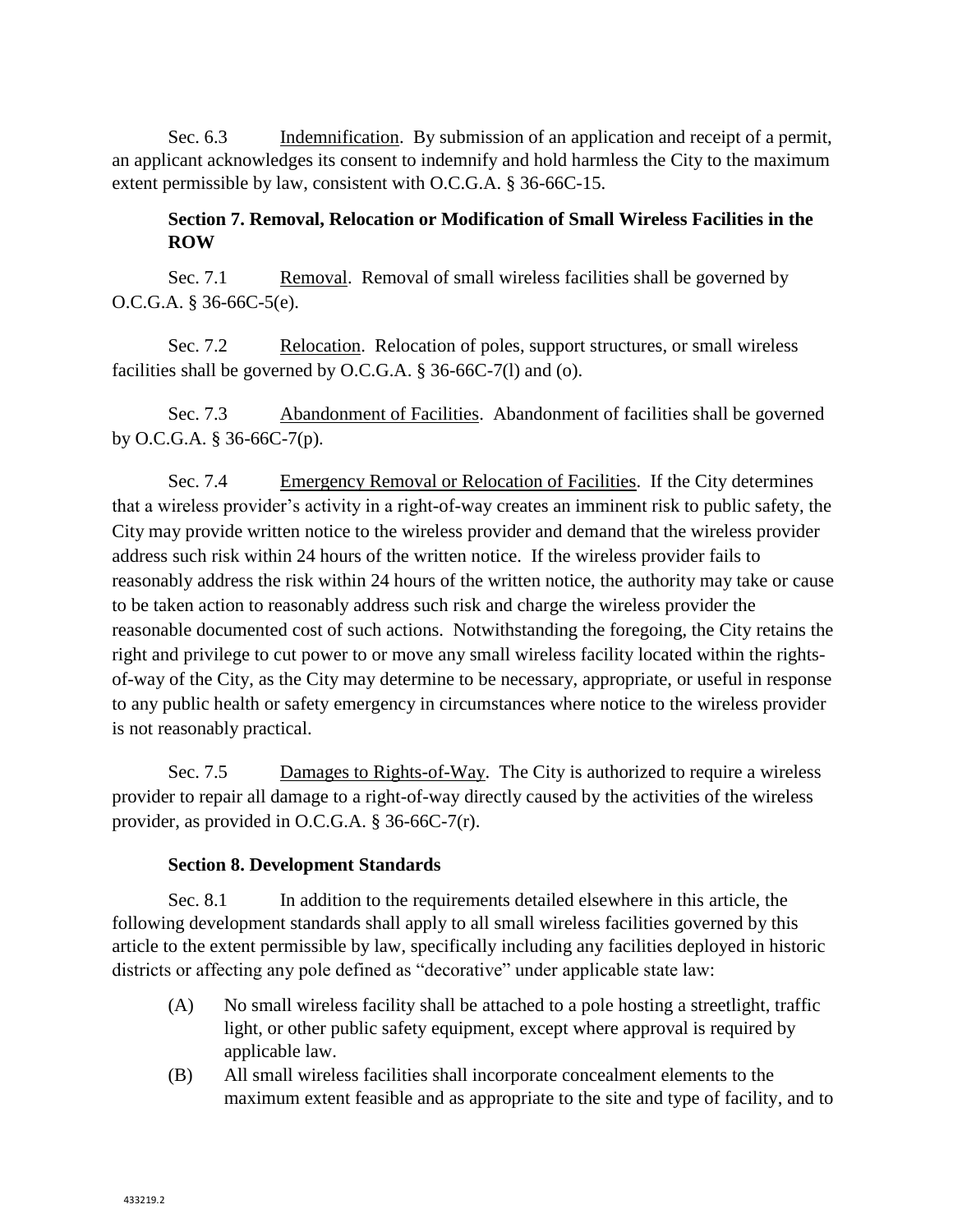the extent permissible by law. Specifically, all small wireless facilities shall employ and maintain camouflage design techniques to minimize visual impacts and provide appropriate screening. Such techniques shall be employed so that the installation, operation, and appearance of the small wireless facilities will be consistent with the character of the surrounding area or the structure to which the small wireless facility is attached.

- (C) Wireless providers may place new poles or wireless support structures in the rights-of-way, but only where there are existing above-ground utility poles and the poles must be removed if other such poles are removed, unless those poles would meet the requirements of this subsection as permissible new poles. Specifically, and furthermore, a new pole is only permitted if the applicant can show that:
	- i. Existing utility poles or other support structures cannot be used to support the small wireless facilities or would require a modification that would make the addition of an additional utility pole or wireless support structure less intrusive or safer. A determination by the City that a particular small wireless facility would violate the conditions in O.C.G.A. § 36-66C-7(j) may satisfy this requirement;
	- ii. The pole or support structure to be installed will be similar in size and design to existing poles, and placed appropriately to minimize intrusiveness and to avoid creating undue hazard to persons or property; and
	- iii. The applicant demonstrates that the denial of the application would prohibit or have the effect of prohibiting the provision of personal wireless services, within the meaning of 47 U.S.C.  $\S 332(c)(7)$  as interpreted by precedent binding in the Eleventh Circuit Court of Appeals, or that approval is otherwise required by operation of law.
- (D) Monopoles. Every new utility pole or wireless support structure should be a monopole rather than a lattice tower or guy-wire support tower, unless otherwise authorized.
- (E) Access. No facility shall be built so as to cause the right-of-way in which the facility is located to fail to comply with the Americans with Disabilities Act or otherwise obstruct access.
- (F) Security. All facilities shall be designed so as to be resistant to and minimize the opportunities for unauthorized access, climbing, vandalism, graffiti, and other conditions, which would result in hazardous conditions, visual blight, or attractive nuisances.
- (G) Screening. Any equipment that is not installed underground shall be screened by structures, topography, or vegetation to the maximum extent feasible. Coaxial cables, conduit lines, and electrical boxes for ground-mounted antennas shall be placed underground or within approved structures to the extent feasible.
- (H) Public Art, Flagpoles, Artificial Natural Features. Wireless providers shall be encouraged to design small wireless facilities to serve as public art, flagpoles, or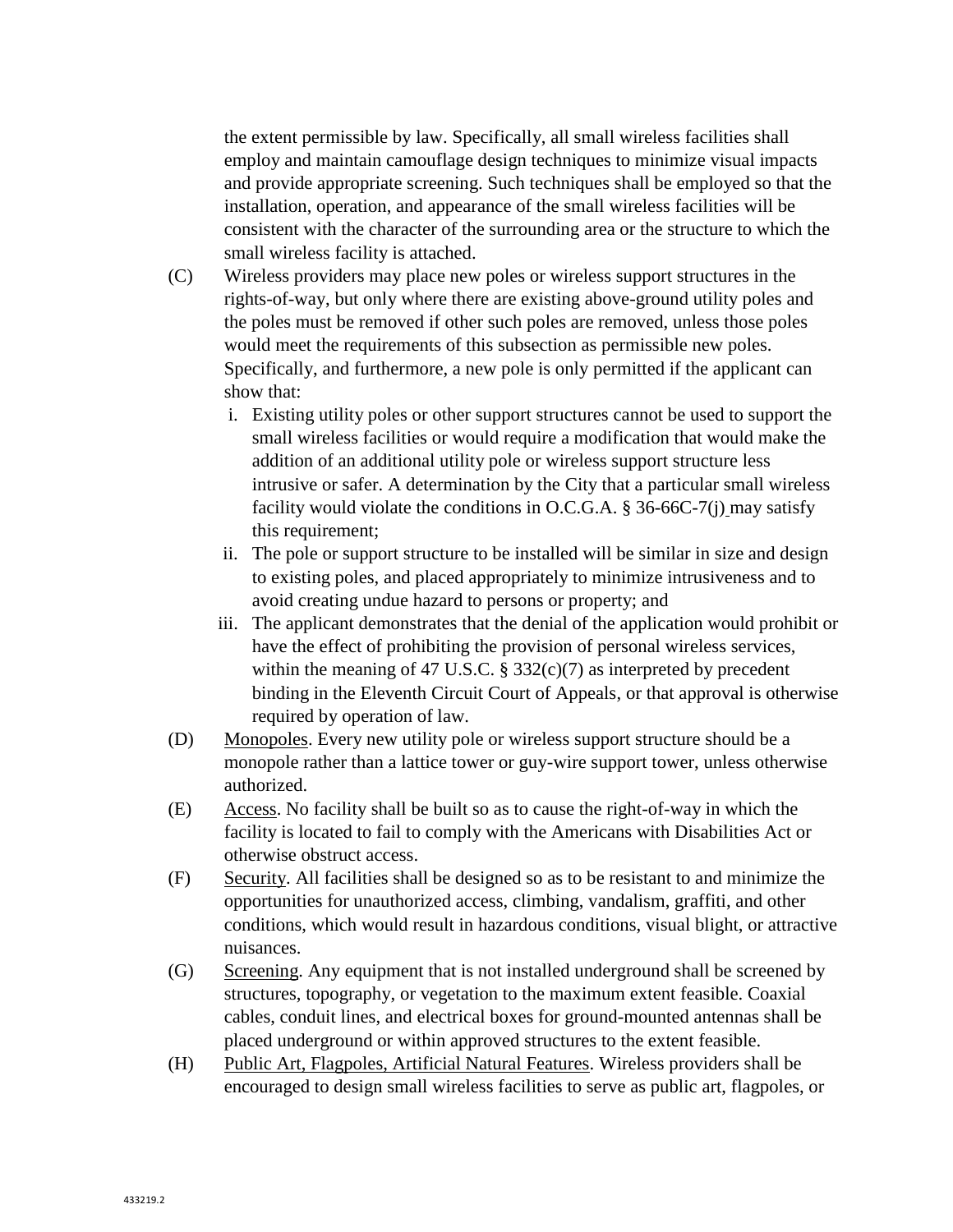artificial natural features such as trees or rocks where such designs are appropriate and feasible.

- (I) Colors & Materials. Unless otherwise required by applicable law, small wireless facilities shall have a non-reflective finish and shall be a neutral color consistent with the predominant background color.
- (J) Lighting. Signal lights or illumination shall be prohibited unless required by the FCC or the Federal Aviation Administration.
- (K) Signage. The facilities shall not bear any signage, other than certification, warning, information, safety, and directional signage, or other non-commercial signage required by law, or expressly permitted by the City.
- (L) Power Supply. Any facility occupying a City-owned pole is only permissible to the extent the existing function of the pole is not impeded. In particular, street lights and traffic lights' power supplies may not be used by applicants. When attaching to City-owned poles, applicants are responsible for securing separately metered power for their facilities, and are responsible for any and all costs incurred in modifying a pole to support additional power supplies. In all other cases, applicants are responsible for ensuring that their power supply arrangements with electric utilities do not result in any incremental cost increase to the City.

### **Section 9. Variance Process**

Sec. 9.1 Upon good cause shown, the Rome City Commission reserves the right to grant a variance to an application under this article provided:

- (A) Any applicant desiring relief or exemption from any aspect or requirement of this article may request such relief from the Rome City Commission at a preapplication meeting with the Rome/Floyd Building Inspection Department; and
- (B) A request for variance shall be attached to the original application, or in the case of an existing or previously approved application a request for alteration of its proposed facilities; and
- (C) Applicant must agree to waive any applicable shot clock that might otherwise apply to the application; and
- (D) Such relief may be temporary or permanent, partial or complete, at the sole discretion of the Rome City Commission; and
- (E) In exercising its discretion, the Rome City Commission may consider all factors consistent with applicable law, including but not limited to whether the denial of the application would prohibit or have the effect of prohibiting the provision of personal wireless services, within the meaning of 47 U.S.C. § 332(c)(7) as interpreted by precedent binding in the Eleventh Circuit Court of Appeals, or whether approval is otherwise required by operation of law.